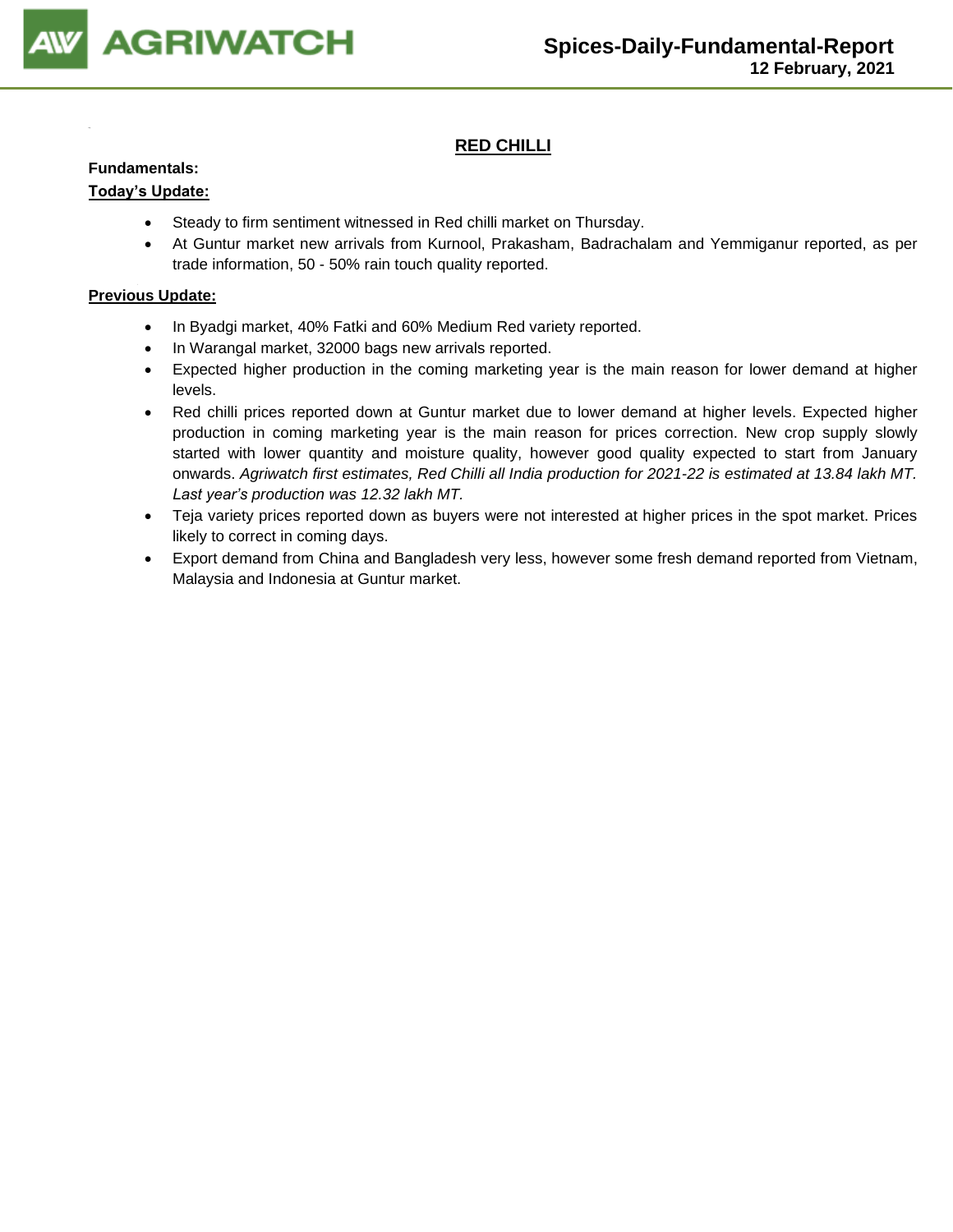

| Red Chilli Spot Market Prices(Loose): (Rs/Qtl) |                  |                             |                        |                        |                        |                                                                                                                                                                                                                                                                                                                                                                                |                                                                                                                               |  |  |
|------------------------------------------------|------------------|-----------------------------|------------------------|------------------------|------------------------|--------------------------------------------------------------------------------------------------------------------------------------------------------------------------------------------------------------------------------------------------------------------------------------------------------------------------------------------------------------------------------|-------------------------------------------------------------------------------------------------------------------------------|--|--|
|                                                |                  | $11 -$                      |                        |                        |                        | 11-Feb-<br><b>10-Feb-</b><br><b>10-Feb-</b>                                                                                                                                                                                                                                                                                                                                    |                                                                                                                               |  |  |
| <b>State</b>                                   | <b>Centre</b>    | Grade                       | <b>Feb-21</b><br>Low   | 21<br>High             | 21<br>Low              |                                                                                                                                                                                                                                                                                                                                                                                |                                                                                                                               |  |  |
|                                                |                  | <b>NCDEX Quality</b>        | 11000                  | 11500                  | 11000                  |                                                                                                                                                                                                                                                                                                                                                                                |                                                                                                                               |  |  |
|                                                |                  | <b>LCA 334</b>              | 11500                  | 12500                  | 11500                  |                                                                                                                                                                                                                                                                                                                                                                                |                                                                                                                               |  |  |
|                                                |                  | Teja                        | 12500                  | 13700                  | 12500                  |                                                                                                                                                                                                                                                                                                                                                                                |                                                                                                                               |  |  |
|                                                |                  | No. 273                     | 14500                  | 15000                  | 14500                  |                                                                                                                                                                                                                                                                                                                                                                                |                                                                                                                               |  |  |
|                                                | <b>Guntur</b>    | No. 5                       | 14500                  | 15500                  | 14500                  |                                                                                                                                                                                                                                                                                                                                                                                |                                                                                                                               |  |  |
| <b>Andhra Pradesh</b>                          | <b>Benchmark</b> | Fatki                       | 7000                   | 9000                   | 7000                   |                                                                                                                                                                                                                                                                                                                                                                                |                                                                                                                               |  |  |
|                                                | market           | Byadgi                      | 16000                  | 17500                  | 16000                  |                                                                                                                                                                                                                                                                                                                                                                                |                                                                                                                               |  |  |
|                                                |                  | <b>US 341</b>               | 14500                  | 15500                  | 14500                  |                                                                                                                                                                                                                                                                                                                                                                                |                                                                                                                               |  |  |
|                                                |                  | Denvor Delux                | 15000                  | 16000                  | 15000                  |                                                                                                                                                                                                                                                                                                                                                                                | <b>Unch</b>                                                                                                                   |  |  |
|                                                |                  | Indam <sub>5</sub>          | 15000                  | 15500                  | 15000                  | 15500                                                                                                                                                                                                                                                                                                                                                                          | <b>Unch</b>                                                                                                                   |  |  |
|                                                |                  | Teja                        | Closed                 | Closed                 | 10500                  | 12900                                                                                                                                                                                                                                                                                                                                                                          |                                                                                                                               |  |  |
|                                                |                  | Wonder Hot                  | Closed                 | Closed                 | 17900                  | 18900                                                                                                                                                                                                                                                                                                                                                                          |                                                                                                                               |  |  |
|                                                |                  | 341                         | Closed                 | Closed                 | 13200                  | 14900                                                                                                                                                                                                                                                                                                                                                                          | $\blacksquare$                                                                                                                |  |  |
|                                                | Warangal         | Denvor Delux                | Closed                 | Closed                 | 13300                  | 14500                                                                                                                                                                                                                                                                                                                                                                          |                                                                                                                               |  |  |
| Telangana                                      |                  | Paprika                     | Closed                 | Closed                 | <b>NA</b>              | <b>NA</b>                                                                                                                                                                                                                                                                                                                                                                      |                                                                                                                               |  |  |
|                                                |                  | Fatki                       | Closed                 | Closed                 | 4900                   | 6900                                                                                                                                                                                                                                                                                                                                                                           |                                                                                                                               |  |  |
|                                                |                  | Teja (Cold storage)         | Closed                 | Closed                 | 12000                  | 13200                                                                                                                                                                                                                                                                                                                                                                          | $\blacksquare$                                                                                                                |  |  |
|                                                | Khammam          | Teja (Non cold storage)     | Closed                 | Closed                 | <b>NA</b>              | <b>NA</b>                                                                                                                                                                                                                                                                                                                                                                      |                                                                                                                               |  |  |
|                                                |                  | No. 12                      | Closed                 | Closed                 | <b>NA</b>              | <b>NA</b>                                                                                                                                                                                                                                                                                                                                                                      |                                                                                                                               |  |  |
|                                                |                  | <b>Indu 2070</b>            | Closed                 | Closed                 | <b>NA</b>              | <b>NA</b>                                                                                                                                                                                                                                                                                                                                                                      |                                                                                                                               |  |  |
| <b>Madhya Pradesh</b>                          | <b>Bedia</b>     | Fatki                       | Closed                 | Closed                 | <b>NA</b>              | 21<br>High<br>11500<br>12500<br>13500<br>15000<br>15500<br>9000<br>17500<br>15500<br>16000<br><b>NA</b><br><b>NA</b><br><b>NA</b><br>20000<br><b>NA</b><br><b>NA</b><br>NA.<br><b>NA</b><br><b>NA</b><br><b>NA</b><br><b>NA</b><br><b>NA</b><br><b>NA</b><br><b>NA</b><br><b>NA</b><br><b>NA</b><br><b>NA</b><br><b>NA</b><br><b>NA</b><br><b>NA</b><br><b>NA</b><br><b>NA</b> | $\blacksquare$                                                                                                                |  |  |
|                                                |                  | Jhankar                     | Closed                 | Closed                 | <b>NA</b>              |                                                                                                                                                                                                                                                                                                                                                                                | $\blacksquare$                                                                                                                |  |  |
|                                                |                  | Ganesh                      | Closed                 | Closed                 | <b>NA</b>              |                                                                                                                                                                                                                                                                                                                                                                                |                                                                                                                               |  |  |
|                                                |                  | Teja(Khamam)                | Closed                 | Closed                 | 20000                  |                                                                                                                                                                                                                                                                                                                                                                                | $\blacksquare$                                                                                                                |  |  |
|                                                |                  | M.P. MacoTeja               | Closed                 | Closed                 | <b>NA</b>              |                                                                                                                                                                                                                                                                                                                                                                                | <b>Unch</b><br><b>Unch</b><br><b>Unch</b><br><b>Unch</b><br><b>Unch</b><br>$\blacksquare$<br>$\blacksquare$<br>$\blacksquare$ |  |  |
| <b>Delhi</b>                                   | <b>New Delhi</b> | Pala 12                     | Closed                 | Closed                 | <b>NA</b>              |                                                                                                                                                                                                                                                                                                                                                                                |                                                                                                                               |  |  |
|                                                |                  | LCA 334                     | Closed                 | Closed                 | NA                     |                                                                                                                                                                                                                                                                                                                                                                                |                                                                                                                               |  |  |
|                                                |                  | Fatki                       | Closed                 | Closed                 | <b>NA</b>              |                                                                                                                                                                                                                                                                                                                                                                                |                                                                                                                               |  |  |
|                                                |                  | Packing                     | Closed                 | Closed                 | <b>NA</b>              |                                                                                                                                                                                                                                                                                                                                                                                |                                                                                                                               |  |  |
|                                                |                  | Dabbi<br>Guntur             | <b>NA</b><br><b>NA</b> | <b>NA</b><br><b>NA</b> | <b>NA</b><br><b>NA</b> |                                                                                                                                                                                                                                                                                                                                                                                |                                                                                                                               |  |  |
|                                                |                  | Kaddi                       | <b>NA</b>              | NA                     | <b>NA</b>              |                                                                                                                                                                                                                                                                                                                                                                                | Change<br><b>Unch</b><br><b>Unch</b><br>200<br>$\blacksquare$                                                                 |  |  |
|                                                |                  | Dabbi Dlx Local             | 36000                  | 41000                  | <b>NA</b>              |                                                                                                                                                                                                                                                                                                                                                                                |                                                                                                                               |  |  |
|                                                |                  | Dabbi Medium Best (Local)   | 29000                  | 34000                  | <b>NA</b>              |                                                                                                                                                                                                                                                                                                                                                                                |                                                                                                                               |  |  |
|                                                |                  | Dabbi Best (Bellary)        | <b>NA</b>              | <b>NA</b>              | <b>NA</b>              |                                                                                                                                                                                                                                                                                                                                                                                |                                                                                                                               |  |  |
| Karnataka                                      | <b>Byadgi</b>    | <b>KDL Deluxe (Local)</b>   | 27000                  | 32500                  | <b>NA</b>              |                                                                                                                                                                                                                                                                                                                                                                                |                                                                                                                               |  |  |
|                                                |                  | <b>KDL Deluxe (Bellary)</b> | NA                     | <b>NA</b>              | <b>NA</b>              |                                                                                                                                                                                                                                                                                                                                                                                |                                                                                                                               |  |  |
|                                                |                  | <b>KDL Best(Local)</b>      | 24000                  | 27000                  | <b>NA</b>              |                                                                                                                                                                                                                                                                                                                                                                                |                                                                                                                               |  |  |
|                                                |                  | <b>KDL Best(Bellary)</b>    | <b>NA</b>              | <b>NA</b>              | <b>NA</b>              |                                                                                                                                                                                                                                                                                                                                                                                |                                                                                                                               |  |  |
|                                                |                  | <b>KDL Medium</b>           | 7000                   | 9000                   | <b>NA</b>              |                                                                                                                                                                                                                                                                                                                                                                                |                                                                                                                               |  |  |
|                                                |                  | Denvor Deluxe               | <b>NA</b>              | <b>NA</b>              | <b>NA</b>              |                                                                                                                                                                                                                                                                                                                                                                                |                                                                                                                               |  |  |
|                                                |                  | 2043                        | 21000                  | 24000                  | <b>NA</b>              |                                                                                                                                                                                                                                                                                                                                                                                |                                                                                                                               |  |  |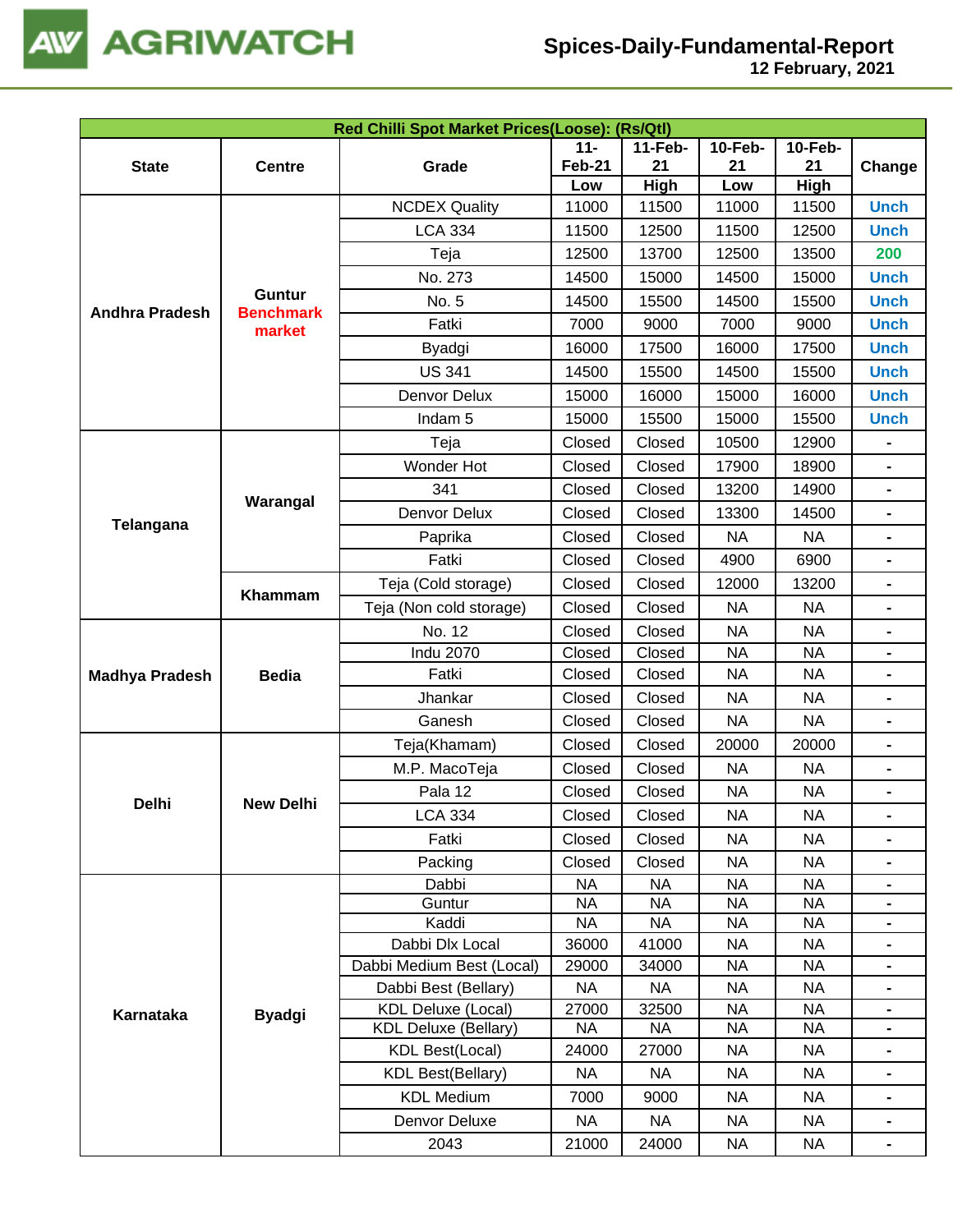**12 February, 2021**

|                                                                  |               | 5531                          | 11000     | 13000  | <b>NA</b> | <b>NA</b> |             |  |  |
|------------------------------------------------------------------|---------------|-------------------------------|-----------|--------|-----------|-----------|-------------|--|--|
|                                                                  |               | C <sub>5</sub>                | NА        | NА     | <b>NA</b> | NA.       |             |  |  |
|                                                                  |               | <b>KDL Fatki</b>              | 1500      | 2200   | <b>NA</b> | <b>NA</b> | -           |  |  |
|                                                                  |               | Seed Fatki                    | 4000      | 7000   | <b>NA</b> | <b>NA</b> |             |  |  |
| Arrivals & Off-take in bags (1 bag = 45 Kg), (1 bag = $38Kgs$ )* |               |                               |           |        |           |           |             |  |  |
| <b>State</b>                                                     | <b>Centre</b> | <b>Parameter</b>              | 11-Feb-21 |        | 10-Feb-21 |           | Change      |  |  |
|                                                                  | Guntur        | Arrivals                      | 70000     |        | 60000     |           | 10000       |  |  |
| Andhra Pradesh                                                   |               | Off-take                      |           | 55000  |           | 55000     | <b>Unch</b> |  |  |
|                                                                  | Warangal      | Arrivals                      |           | Closed |           | 30000     |             |  |  |
| Telangana                                                        | Khammam       | Arrivals (Cold storage) *     | Closed    |        | 40000     |           |             |  |  |
|                                                                  |               | Arrivals (Non cold storage) * |           | Closed |           | <b>NA</b> |             |  |  |
| Karnataka                                                        | <b>Byadgi</b> | Arrivals                      | 179000    |        | <b>NA</b> |           |             |  |  |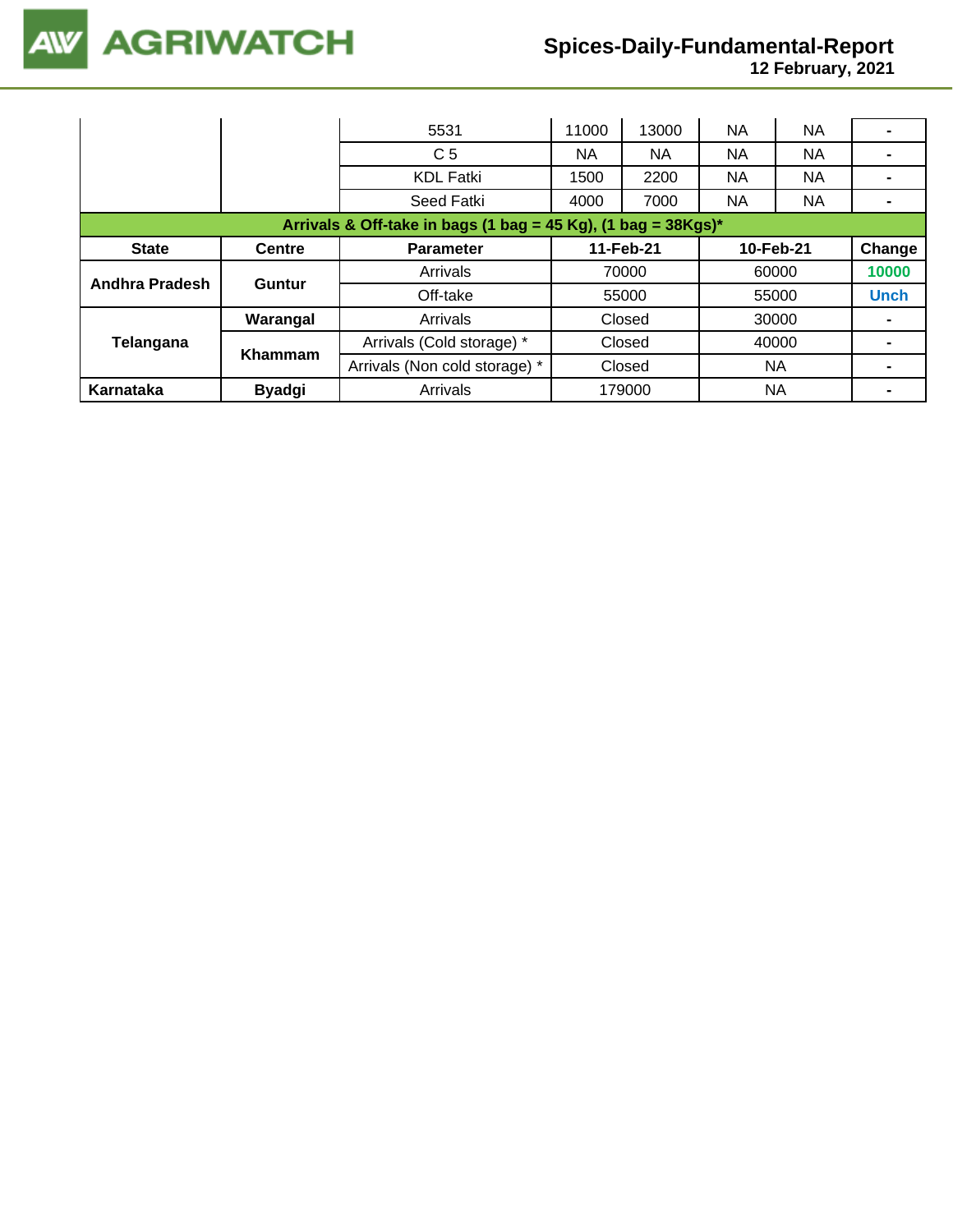

# **TURMERIC**

#### **Fundamentals: Today's Update:**

- Continued steady to firm sentiment witnessed in Turmeric spot market on Thursday.
- Lower supply reported as stockists were holding their stocks an expectation of further higher prices in coming days.
- Expected lower production current year supported the prices in the spot market.
- For 2021-22 marketing period, Agriwatch expected lower ending stocks (with increasing exports and domestic consumption) from last year, likely to support prices from current level.

- Turmeric buyers reported active at current price levels as market movement are increasing day by day.
- New Turmeric crop supply reported at Nizamabad spot market with higher moisture content around 10 25%.
- The farmers plan on releasing their stocks only at higher prices and buyers are not active at those prices.
- *Agriwatch first estimates, Turmeric all India production for 2021-22 is estimated at 4.46 lakh MT. Last year's production was 4.53 lakh MT.*

| <b>Turmeric Spot Market Prices (Loose): (Rs/Qtl)</b> |                         |                                 |           |                |                      |  |  |  |  |  |
|------------------------------------------------------|-------------------------|---------------------------------|-----------|----------------|----------------------|--|--|--|--|--|
| <b>State</b>                                         | <b>Centre</b>           | Grade                           | 11-Feb-21 | 10-Feb-21      | Change               |  |  |  |  |  |
|                                                      |                         | Nizam quality                   | Closed    | 7400           |                      |  |  |  |  |  |
|                                                      | <b>Nizamabad</b>        | Double polish finger            | Closed    | 8000           | Ξ.                   |  |  |  |  |  |
| Telangana                                            | <b>Benchmark market</b> | Gattah (unpolished)             | Closed    | 7200           | $\blacksquare$       |  |  |  |  |  |
|                                                      |                         | Gattah (double polished)        | Closed    | 8000           | $\blacksquare$       |  |  |  |  |  |
|                                                      | Warangal                | Finger                          | Closed    | 7000           | $\blacksquare$       |  |  |  |  |  |
|                                                      |                         | Round                           | Closed    | 6400           |                      |  |  |  |  |  |
|                                                      |                         | Finger                          | 7700      | 7600           | 100                  |  |  |  |  |  |
|                                                      | <b>Erode</b>            | Gattah                          | 7300      | 7200           | 100                  |  |  |  |  |  |
|                                                      |                         | Sellem                          | 8300      | 8200           | 100                  |  |  |  |  |  |
| <b>Tamil Nadu</b>                                    | <b>Coimbatore</b>       | <b>Bulb</b>                     | <b>NA</b> | 5800           | $\blacksquare$       |  |  |  |  |  |
|                                                      |                         | Finger                          | <b>NA</b> | 6600           | $\blacksquare$       |  |  |  |  |  |
|                                                      | <b>Salem</b>            | <b>Bulb</b>                     | <b>NA</b> | <b>NA</b>      | 20<br>$\blacksquare$ |  |  |  |  |  |
|                                                      |                         | Finger                          | 6530      | 6510           |                      |  |  |  |  |  |
|                                                      |                         | <b>Bulb</b>                     | Closed    | 6700           |                      |  |  |  |  |  |
| <b>Andhra Pradesh</b>                                | <b>Duggirala</b>        | <b>Bilty</b>                    | Closed    | 7303           |                      |  |  |  |  |  |
|                                                      |                         | Finger                          | Closed    | 7200           | $\blacksquare$       |  |  |  |  |  |
|                                                      |                         | <b>Bilty</b>                    | Closed    | 7848           | $\blacksquare$       |  |  |  |  |  |
|                                                      |                         | Rajpuri/Salem Finger            | Closed    | 13200          | $\blacksquare$       |  |  |  |  |  |
|                                                      | Sangli                  | Rajpuri Medium                  | Closed    | 9200           |                      |  |  |  |  |  |
|                                                      |                         | DesiKadappa                     | Closed    | 7700           | $\blacksquare$       |  |  |  |  |  |
|                                                      |                         | Salem Powder                    | Closed    | <b>NA</b>      |                      |  |  |  |  |  |
|                                                      |                         | Mini Salem                      | Closed    | <b>NA</b>      | $\blacksquare$       |  |  |  |  |  |
| <b>Maharashtra</b>                                   | <b>Basmat</b>           | Super Salem                     | Closed    | <b>NA</b>      | $\blacksquare$       |  |  |  |  |  |
|                                                      |                         | <b>Gattah Powder</b>            | Closed    | N <sub>A</sub> | $\blacksquare$       |  |  |  |  |  |
|                                                      |                         | <b>Gattah Premium</b>           | Closed    | <b>NA</b>      |                      |  |  |  |  |  |
|                                                      |                         | <b>Turmeric Finger Polished</b> | Closed    | 7700           |                      |  |  |  |  |  |
|                                                      | <b>Nanded</b>           | <b>Turmeric Bulb Polished</b>   | Closed    | 7100           | $\blacksquare$       |  |  |  |  |  |
|                                                      |                         | <b>Turmeric Mix</b>             | Closed    | 6800           | $\blacksquare$       |  |  |  |  |  |
| <b>Delhi</b>                                         | <b>Delhi</b>            | Gattah                          | 7500      | 7500           | <b>Unch</b>          |  |  |  |  |  |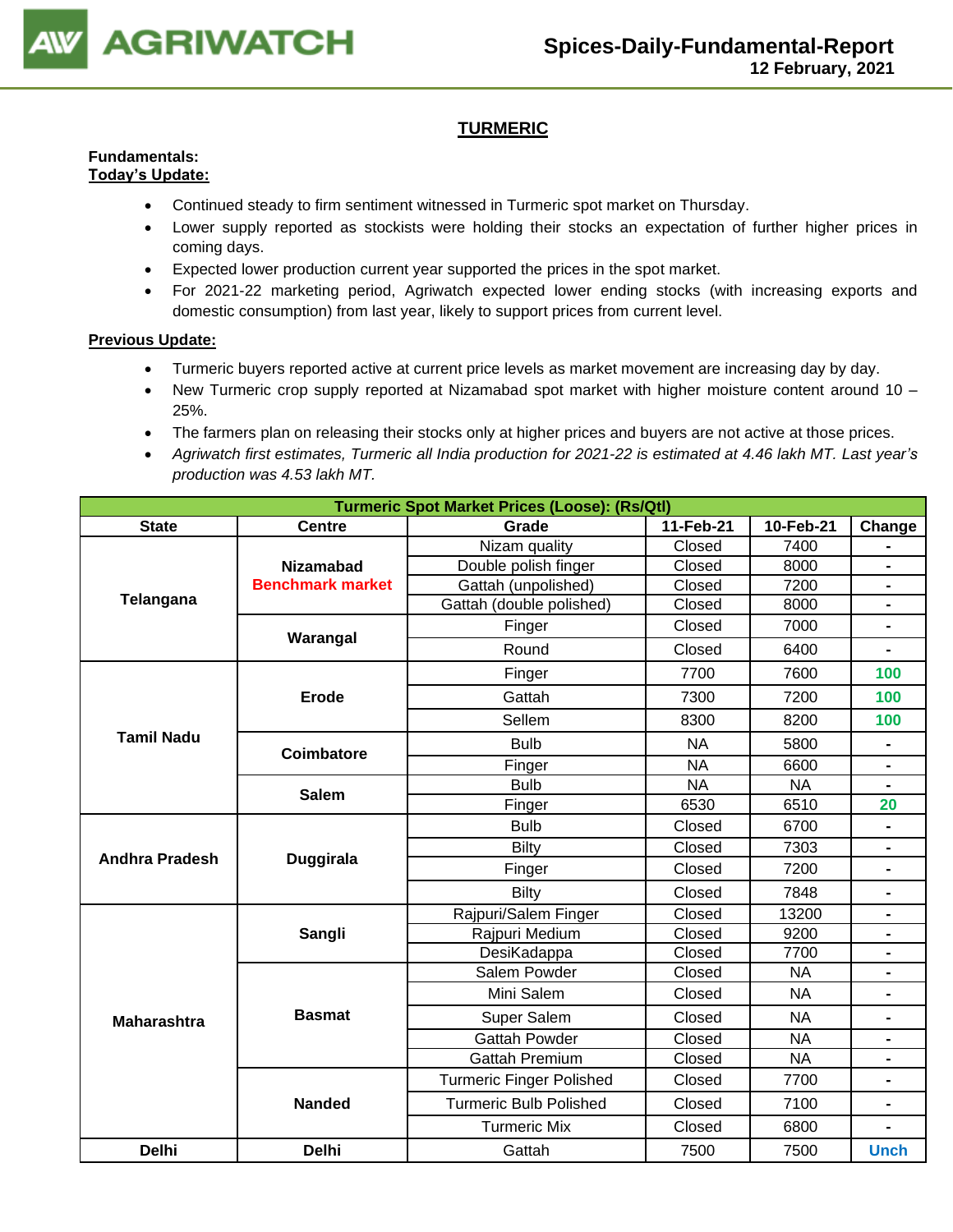**12 February, 2021**

|                       |                  | Mini Salem                                                                                                                      | 8500   | 8500  | <b>Unch</b>          |  |  |
|-----------------------|------------------|---------------------------------------------------------------------------------------------------------------------------------|--------|-------|----------------------|--|--|
|                       |                  | <b>Finger Single Polished</b>                                                                                                   | 7400   | 7400  | <b>Unch</b>          |  |  |
|                       |                  | <b>Finger Double Polished</b>                                                                                                   | 8000   | 8000  | <b>Unch</b>          |  |  |
| <b>State</b>          |                  | Arrival & Off-take in bags $*(1 \text{ bag} = 75 \text{ Kg}),\#(1 \text{ bag} = 60 \text{ Kg})$                                 |        |       |                      |  |  |
|                       | <b>Centre</b>    | 11-Feb-21<br>10-Feb-21<br><b>Parameter</b><br>Closed<br><b>Arrival</b><br>Off-take<br>Closed<br>Closed<br>NA.<br><b>Arrival</b> |        |       |                      |  |  |
|                       | <b>Nizamabad</b> |                                                                                                                                 |        | 15000 | ۰                    |  |  |
| Telangana             |                  |                                                                                                                                 |        | 15000 | -                    |  |  |
|                       | Warangal         |                                                                                                                                 |        |       | -                    |  |  |
|                       | Erode            | <b>Arrival</b>                                                                                                                  | 2000   | 2000  | <b>Unch</b>          |  |  |
| Tamil Nadu            |                  | Off-take                                                                                                                        | 2000   | 2000  | Unch                 |  |  |
|                       | Coimbatore       | <b>Arrival</b>                                                                                                                  | NA.    | 7     | ۰                    |  |  |
|                       | <b>Salem</b>     | Arrival*                                                                                                                        | 0.1    | 0.1   | <b>Unch</b>          |  |  |
| <b>Andhra Pradesh</b> | <b>Duggirala</b> | Arrival*                                                                                                                        | Closed | NA.   | -                    |  |  |
|                       | Sangli           | Arrival#                                                                                                                        | Closed | 3500  |                      |  |  |
| <b>Maharashtra</b>    | <b>Basmat</b>    | Arrival*                                                                                                                        | Closed | NA    | ۰                    |  |  |
|                       | <b>Nanded</b>    | <b>Arrival</b>                                                                                                                  | Closed | 1000  | ۰                    |  |  |
|                       |                  |                                                                                                                                 |        |       | <b>Arrival * Qtl</b> |  |  |

# **NCDEX-FUTURES MARKET**

| <b>Turmeric</b> |          |      |      |      |              |               |                    |       |           |
|-----------------|----------|------|------|------|--------------|---------------|--------------------|-------|-----------|
| <b>Contract</b> | $+/-$ \$ | Open | High | LOW  | <b>Close</b> | <b>Volume</b> | <b>Vol. Change</b> | Οl    | OI Change |
| Apr-21          | -72      | 7590 | 7720 | 7436 | 7508         | 3.825         | $-1.890$           | 7,950 | -435      |
| $May-21$        | 140      | 7482 | 7650 | 7476 | 7640         | 110           | $-140$             | 680   | 5         |
| <b>Jun-21</b>   |          | 7216 | 7216 | 7216 | 7216         |               |                    |       |           |

| <b>Spread</b> | Apr-21 | $Mav-21$ | <b>Jun-21</b> |
|---------------|--------|----------|---------------|
| <b>Basis</b>  | $-408$ |          |               |
| Apr-21        |        | 132      |               |
| $May-21$      |        |          | $-424$        |

NB: Spot prices used for spread calculation is basis Nizamabad for Nizam grade. Basis = Spot prices– Near month futures.

## **NCDEX- STOCK POSITION**

| <b>Stocks</b>    | <b>Demat</b> | <b>In-Process</b> | Total         |
|------------------|--------------|-------------------|---------------|
|                  | 10.02.2021   | 10.02.2021        | 10.02.2021    |
| <b>Sangli</b>    | 227          |                   | 227           |
| <b>Erode</b>     | $- -$        | $-$               | $- -$         |
| <b>Nizamabad</b> | $- -$        | $- -$             | $- -$         |
| Warangal         | $- -$        | $\sim$ $\sim$     | $\sim$ $\sim$ |
|                  |              |                   |               |

(**Quantity in MT)**

## **NCDEX Turmeric EED Wise Stock Position (Qty in MT) on 01st Feb, 2021**

| <b>EED</b>                       | <b>Sangli</b><br>(DesiCuddapah) | <b>Sangli</b><br>(Rajapore) | <b>Nizamabad</b><br><b>Nizamabad</b><br>(Farmer Polished) |                          | <b>Basmat</b><br>(Salem) | <b>Total</b>             |
|----------------------------------|---------------------------------|-----------------------------|-----------------------------------------------------------|--------------------------|--------------------------|--------------------------|
| $- -$                            |                                 |                             |                                                           |                          | $\sim$                   |                          |
| $10$ -Jan-21                     | $\sim$ $\sim$                   | $- -$                       | $- -$                                                     | $- -$                    | $- -$                    | --                       |
| <b>Total</b><br>$\sim$ $   \sim$ | $\sim$<br>_<br>.                | $\overline{\phantom{a}}$    | $\overline{\phantom{a}}$                                  | $\overline{\phantom{a}}$ | $\sim$                   | $\overline{\phantom{a}}$ |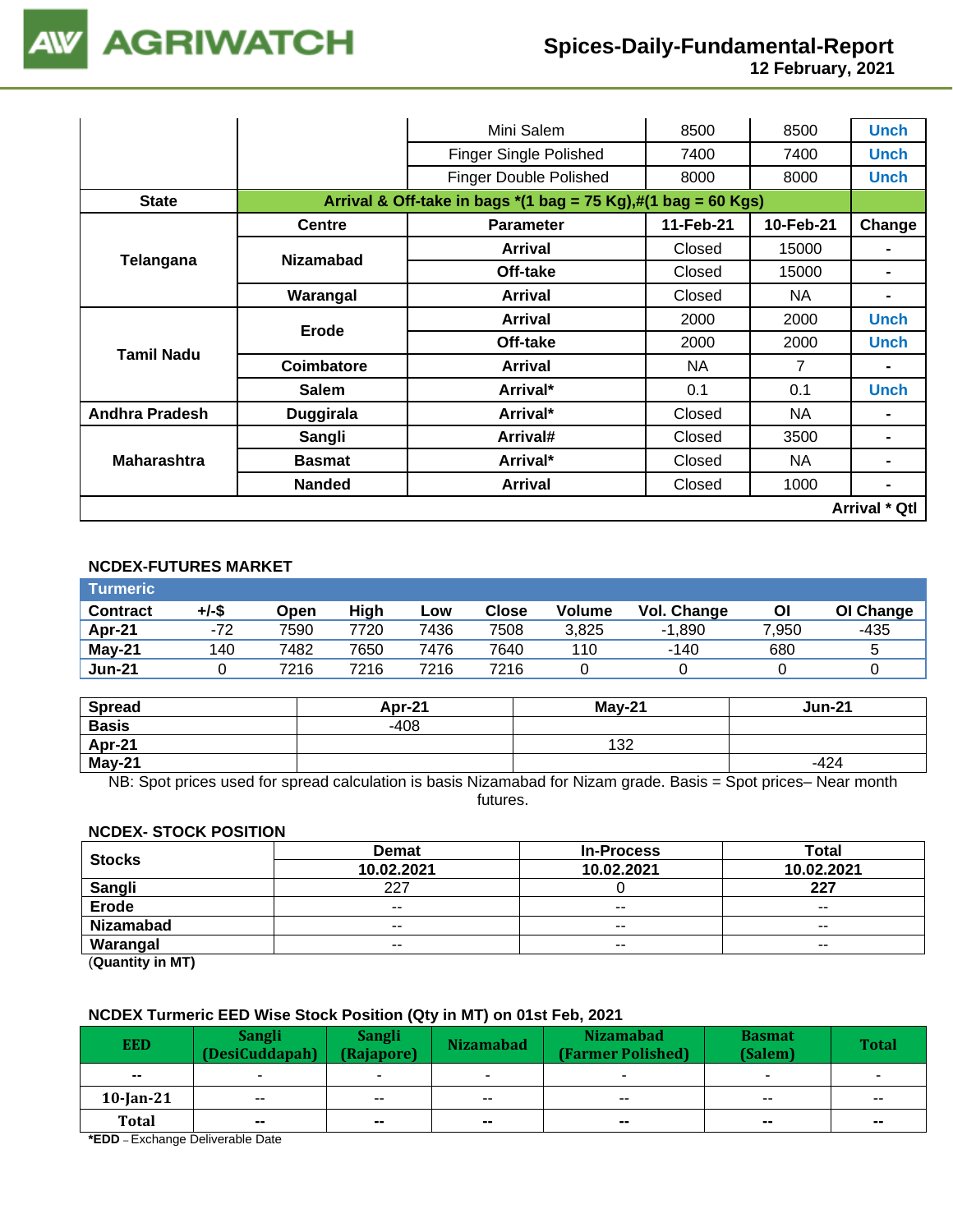

# **BLACK PEPPER**

## **Fundamentals:**

## **Today's Update:**

- Steady sentiment witnessed in pepper market on Thursday.
- As on 11th February, new pepper 500 G/L traded at Rs.31,500/-qtl, steady from previous day.

- Vietnam pepper prices went sideways. Currently, the lowest purchasing level is 50,500 VND / kg in Gia Lai province. Next is Dong Nai province with 51,000 VND / kg. The remaining localities traded stably in the range from 51,500 to 53,000 VND / kg.
- According to statistics from the General Department of Customs Vietnam, Vietnam's pepper exports in 2020 will reach 285.3 thousand tons, worth \$ 660.57 million, up 0.4% in volume, but down 7.5%. in value compared to 2019.
- In December alone, pepper exports reached 20.74 thousand tons, worth 57.4 million USD, down 9.5% in volume and 5.1% in value compared to November 2020, compared to November 2020. with December 2019, up 24.5% in volume and 42.9% in value.
- Indian pepper growers are becoming wary of growing imports from other pepper producing countries, especially Sri Lanka. According to the report, compared with 21,518 tons in 2019, the total volume of pepper imported from other countries to India increased by 2.56% to 22,071 tons in 2020.
- Particularly for Sri Lanka, shipments from the island nation reached 4,017 tons by 2020, up 30% from 3,014 tons in the previous year.
- Agriwatch estimate, pepper production in current year (2020) 65,000 tons which will be higher than last year (2019) 45,000 tons.
- As per trade sources, the total pepper output in the 2019-2020 crop year is estimated at 558,000 tons, still significantly higher than the total consumption demand of 496,000 tons.

| <b>Black Pepper Spot Market Prices (Loose): (Rs/Qtl)</b> |                                        |                  |           |           |                |  |  |  |  |
|----------------------------------------------------------|----------------------------------------|------------------|-----------|-----------|----------------|--|--|--|--|
| <b>State</b>                                             | <b>Centre</b>                          | Grade            | 11-Feb-21 | 10-Feb-21 | Change         |  |  |  |  |
| Kerala                                                   | Kochi                                  | Ungarbled        | 32500     | 32500     | <b>Unch</b>    |  |  |  |  |
|                                                          | <b>Benchmark market</b>                | Garbled          | 34500     | 34500     | <b>Unch</b>    |  |  |  |  |
| Karnataka                                                | Chikkamagaluru                         | Ungarbled        | 33000     | 33000     | <b>Unch</b>    |  |  |  |  |
| <b>Delhi</b>                                             | <b>New Delhi</b>                       | Unpolished       | 37000     | 37000     | <b>Unch</b>    |  |  |  |  |
|                                                          |                                        | Number 11.5      | <b>NA</b> | <b>NA</b> | $\blacksquare$ |  |  |  |  |
|                                                          | <b>Arrivals &amp; Off-take in Tons</b> |                  |           |           |                |  |  |  |  |
| <b>State</b>                                             | <b>Centre</b>                          | <b>Parameter</b> | 11-Feb-21 | 10-Feb-21 | Change         |  |  |  |  |
| Kerala                                                   | Kochi                                  | Arrivals         | 17        |           | 10             |  |  |  |  |
|                                                          |                                        | Off-take         | 17        |           | 10             |  |  |  |  |

|             | <b>Black Pepper FOB Prices (USD/MT)</b> |                          |                                           |                                            |                                        |                              |  |  |  |  |  |
|-------------|-----------------------------------------|--------------------------|-------------------------------------------|--------------------------------------------|----------------------------------------|------------------------------|--|--|--|--|--|
| <b>Date</b> | <b>Brazil</b><br><b>ASTA 570</b>        | ex Kochi<br>(India) ASTA | Lampung<br>(Indonesia)<br><b>ASTA 570</b> | Kuching (Sarawak,<br><b>Malaysia) ASTA</b> | <b>Ho Chi Minh</b><br>(Vietnam) 500g/l | Ho Chi<br><b>Minh 550g/l</b> |  |  |  |  |  |
| 02/02/21    | 2800                                    | 4727                     | 2932                                      | 3675                                       | 2905                                   | 2986                         |  |  |  |  |  |
| 03/02/21    | 2800                                    | 4730                     | 2938                                      | 3675                                       | 2905                                   | 2986                         |  |  |  |  |  |
| 04/02/21    | 2800                                    | 4732                     | 2934                                      | 3675                                       | 2905                                   | 2986                         |  |  |  |  |  |
| 05/02/21    | 2800                                    | 4733                     | 2928                                      | 3850                                       | 2905                                   | 2986                         |  |  |  |  |  |
| 08/02/21    | 2800                                    | 4735                     | 2941                                      | 3850                                       | 2905                                   | 2986                         |  |  |  |  |  |
| 09/02/21    | 2800                                    | 4733                     | 2941                                      | 3850                                       | 2905                                   | 2986                         |  |  |  |  |  |
| 10/02/21    | 2800                                    | 4736                     | 2943                                      | 3850                                       | 2905                                   | 2986                         |  |  |  |  |  |
| 11/02/21    | 2800                                    |                          | 2939                                      | 3850                                       | 2905                                   | 2986                         |  |  |  |  |  |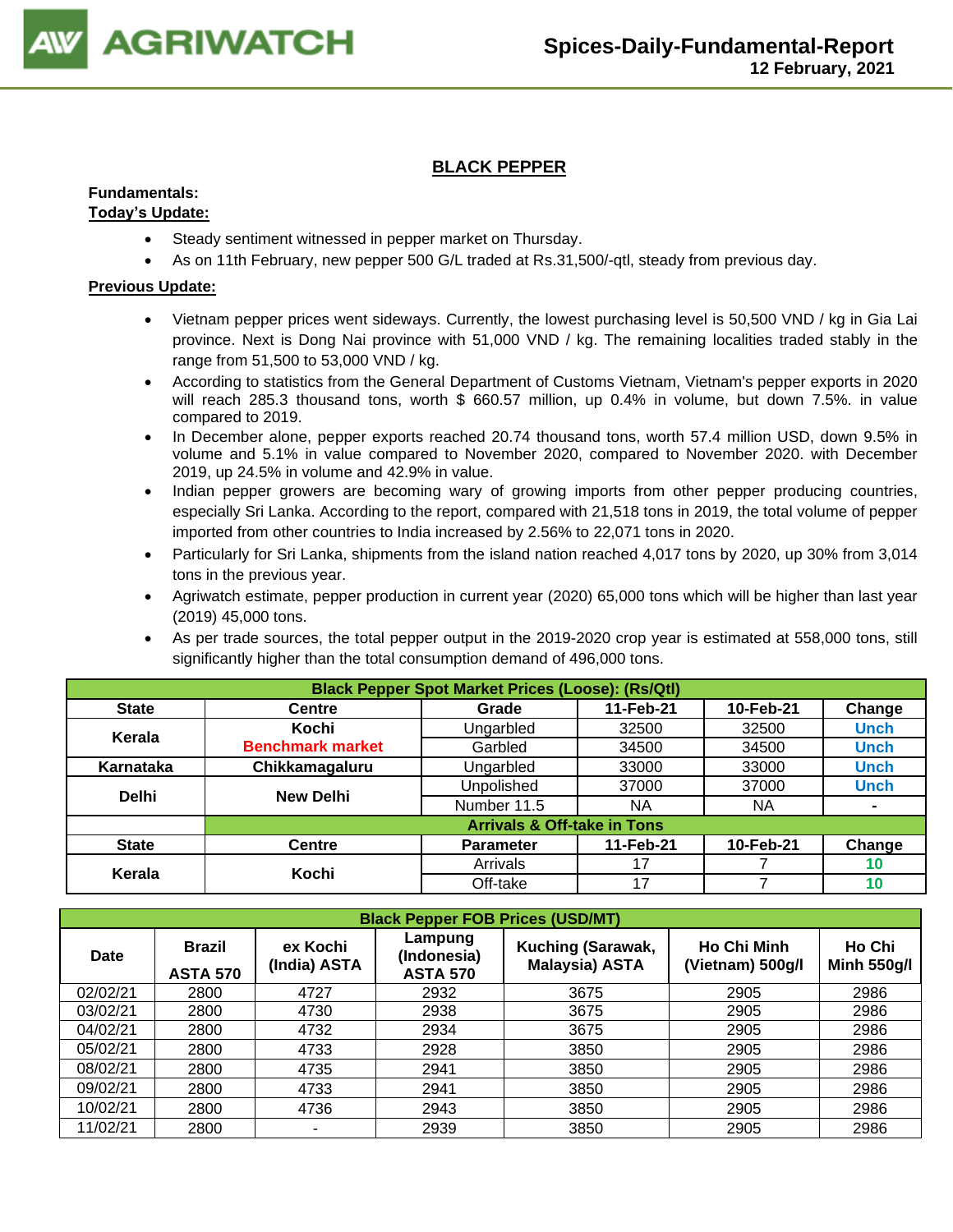

# **JEERA (CUMIN SEED)**

# **Fundamentals:**

# **Today's Update:**

- By and large steady sentiment witnessed in Jeera spot market on Thursday.
- Buyers reported active at lower prices level. Export demand continuing at Unjha spot market.

- Jeera traded till now in Gujarat in major market like Unjha, Rajkot, Patan, Dhrol, Gondal around 89 91%.
- In Rajasthan Jodhpur, Nagaur- Harvesting has been completed, 88 90% traded, balance produce is in farmer's hand.
- In Unjha benchmark market new crop supply reported at around 2,800 2,900 bags on an average daily basis.
- *As per Agriwatch first production estimate, Jeera production for 2021-22 (marketing period) is estimated at 391,801 MT (around 71 lakh bags each of 55 kg) compared to last year's 451,451 MT (82 lakh bags).*
- Jeera sowing finished in Gujarat and Rajasthan growing regions, current year area likely to go down by 15 20% due to lower prices.

|              | Jeera (Cumin Seed) Spot Market Prices (Loose): (Rs/Qtl) |                                            |           |           |               |  |  |  |  |
|--------------|---------------------------------------------------------|--------------------------------------------|-----------|-----------|---------------|--|--|--|--|
| <b>State</b> | <b>Centre</b>                                           | Grade                                      | 11-Feb-21 | 10-Feb-21 | Change        |  |  |  |  |
|              | Unjha                                                   | Local                                      | 12700     | 12700     | <b>Unch</b>   |  |  |  |  |
|              | <b>Benchmark market</b>                                 | <b>NCDEX Quality</b>                       | 14100     | 14100     | <b>Unch</b>   |  |  |  |  |
|              |                                                         | Poojari type /Machine Cut                  | 14800     | 14800     | <b>Unch</b>   |  |  |  |  |
|              |                                                         | 1% Singapore                               | 12950     | 12950     | <b>Unch</b>   |  |  |  |  |
|              | <b>Mundra Port (FoR)</b>                                | 2% Singapore                               | 12700     | 12700     | <b>Unch</b>   |  |  |  |  |
| Gujarat      |                                                         | 1 % European                               | 13450     | 13450     | <b>Unch</b>   |  |  |  |  |
|              |                                                         | 2% European                                | 13200     | 13200     | <b>Unch</b>   |  |  |  |  |
|              | Rajkot                                                  | Local                                      | 13220     | 12870     | 350           |  |  |  |  |
|              | Patan                                                   | Local                                      | 11430     | 11885     | $-455$        |  |  |  |  |
|              | <b>Dhrol</b>                                            | Local                                      | <b>NA</b> | 11325     |               |  |  |  |  |
|              | Gondal                                                  | Local                                      | 12250     | 12250     | <b>Unch</b>   |  |  |  |  |
|              | Jodhpur                                                 | Local                                      | 13000     | 13000     | <b>Unch</b>   |  |  |  |  |
| Rajasthan    | <b>Merta City</b>                                       | Local                                      | 13700     | 13700     | <b>Unch</b>   |  |  |  |  |
|              | <b>Nagaur</b>                                           | Local                                      | 12800     | 12800     | <b>Unch</b>   |  |  |  |  |
|              | <b>Anandpur Kalu</b>                                    | Local                                      | 12500     | 12500     | <b>Unch</b>   |  |  |  |  |
| <b>Delhi</b> | <b>New Delhi</b>                                        | Ganesh                                     | 13800     | 13800     | <b>Unch</b>   |  |  |  |  |
|              |                                                         | Poojari type / Machine Cut                 | 15200     | 15200     | <b>Unch</b>   |  |  |  |  |
|              |                                                         | Arrival & Off-take in bags (1 bag = 55 kg) |           |           |               |  |  |  |  |
| <b>State</b> | <b>Centre</b>                                           | <b>Parameter</b>                           | 11-Feb-21 | 10-Feb-21 | Change        |  |  |  |  |
|              |                                                         | Arrival                                    | 3000      | 3000      | <b>Unch</b>   |  |  |  |  |
|              | Unjha                                                   | Off-take                                   | 3000      | 3000      | <b>Unch</b>   |  |  |  |  |
| Gujarat      | Rajkot                                                  | Arrival*                                   | 430       | 425       | 5             |  |  |  |  |
|              | Patan                                                   | Arrival*                                   | 33        | 46        | $-13$         |  |  |  |  |
|              | <b>Dhrol</b>                                            | Arrival*                                   | <b>NA</b> | 2         |               |  |  |  |  |
|              | Gondal                                                  | Arrival                                    | 1200      | 1200      | <b>Unch</b>   |  |  |  |  |
|              | Jodhpur                                                 | Arrival                                    | 200       | 300       | $-100$        |  |  |  |  |
| Rajasthan    | <b>Merta City</b>                                       | Arrival                                    | 300       | 600       | $-300$        |  |  |  |  |
|              | <b>Nagaur</b>                                           | Arrival                                    | 500       | 600       | $-100$        |  |  |  |  |
|              | <b>Anandpur Kalu</b>                                    | Arrival                                    | 50        | 50        | <b>Unch</b>   |  |  |  |  |
|              |                                                         |                                            |           |           | Arrival * Qtl |  |  |  |  |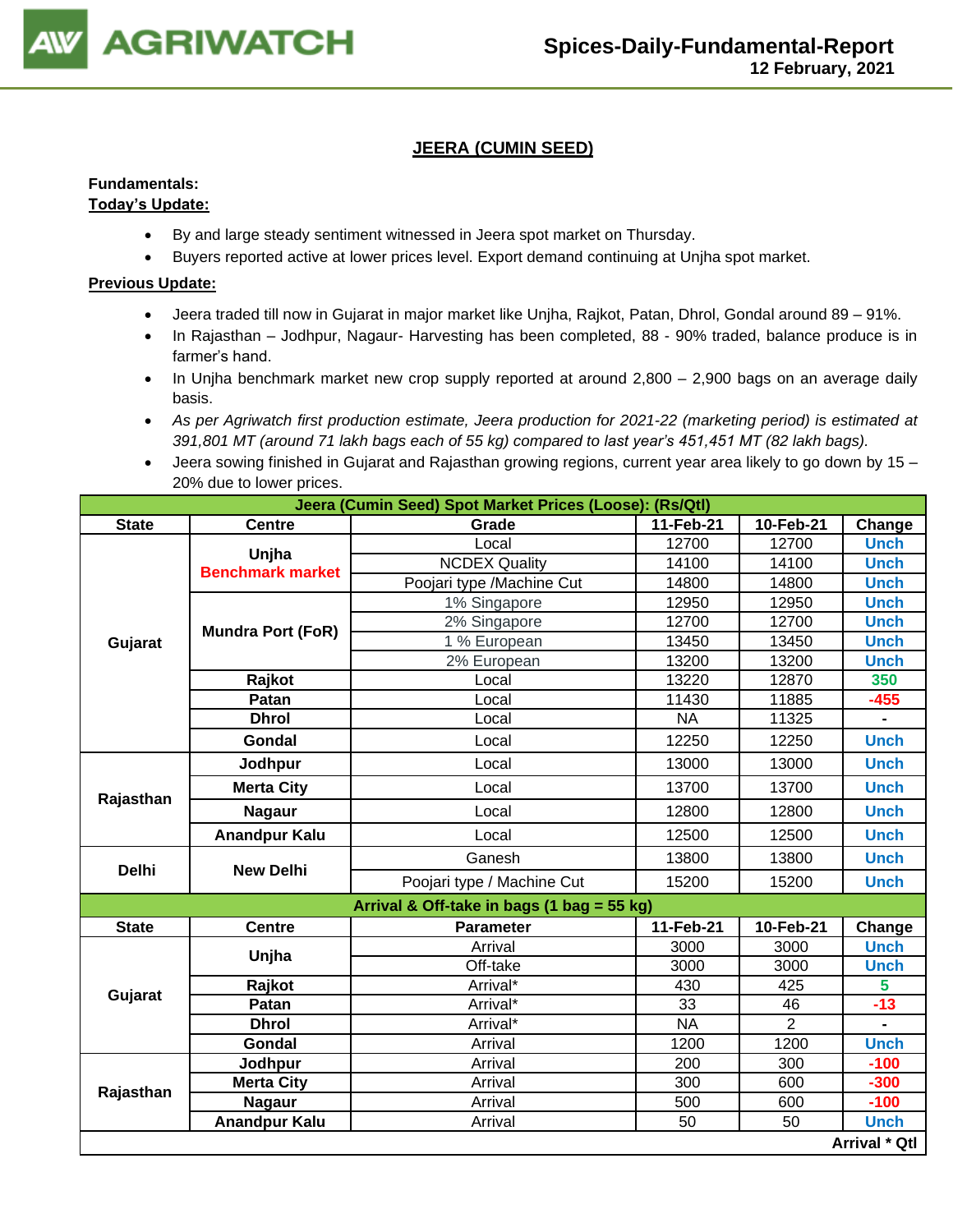### **NCDEX-FUTURES MARKET**

| <b>Jeera (Cumin Seed)</b> |       |       |       |       |       |        |             |       |           |
|---------------------------|-------|-------|-------|-------|-------|--------|-------------|-------|-----------|
| <b>Contract</b>           | +/-\$ | Open  | Hiah  | Low   | Close | Volume | Vol. Change | ΟI    | OI Change |
| Mar-21                    | 90    | 13285 | 13440 | 13270 | 13435 | 147    | $-174$      | .164  |           |
| Apr-21                    | 15    | 13250 | 13355 | 13250 | 13345 | 33     | $-216$      | 1,329 |           |
| $May-21$                  |       |       |       |       |       |        | -6          |       | -6        |

| <b>Spread</b> | Mar-21 | Apr-21 | $May-21$      |
|---------------|--------|--------|---------------|
| <b>Basis</b>  | 665    |        |               |
| Mar-21        |        | $-90$  |               |
| Apr-21        |        |        | $\sim$ $\sim$ |

NB: Spread was done by taking Spot prices at Unjha or NCDEX Quality. Basis = Spot prices– Near month futures.

#### **NCDEX- STOCK POSITION**

| <b>Stocks</b>          | <b>Demat</b> | <b>In-Process</b> | Total      |
|------------------------|--------------|-------------------|------------|
|                        | 10.02.2021   | 10.02.2021        | 10.02.2021 |
| Jodhpur                | $- -$        | $\sim$            | $- -$      |
| Uniha                  | 39           |                   | 39         |
| $\sim$ $\sim$<br>----- |              |                   |            |

(**Quantity in MT)**

# **NCDEX Jeera (Cumin Seed) EED Wise Stock Position Qty in MT on 01st Feb, 2021**

| <b>EED</b>   | Jodhpur | <b>Thina</b> | Total |
|--------------|---------|--------------|-------|
| 10- Feb-21   |         | 39           | 39    |
| <b>Total</b> |         | 39           | 39    |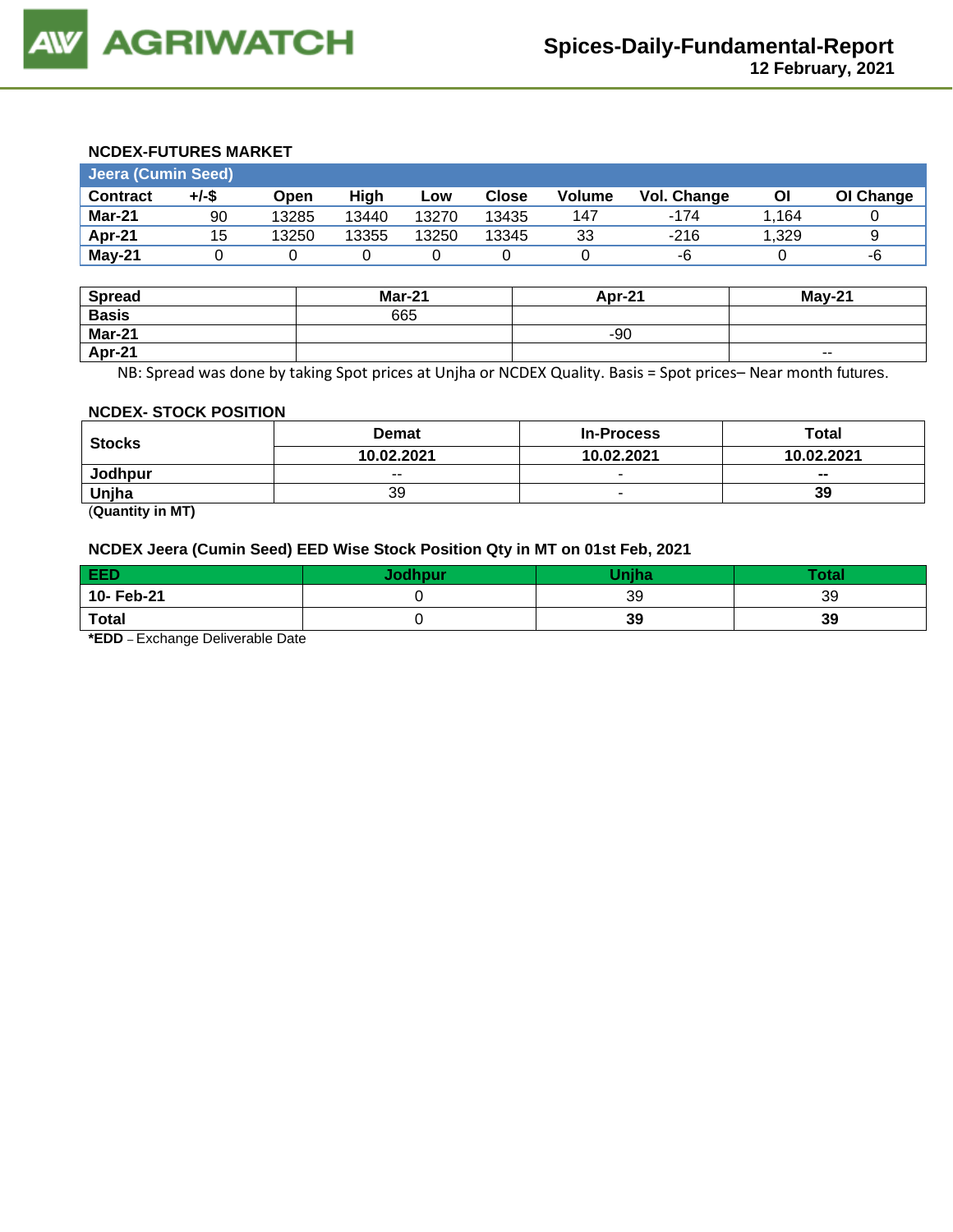

# **CARDAMOM**

### **Fundamentals**

### **Today's Update:**

• Steady sentiments witnessed in Cardamom spot market on Thursday.

- Buyers reported active in the spot market due to good domestic (20% reported increased) and international demand.
- Cardamom crop reported damaged in Guatemala so international demand shifted to India supported the prices.
- New Cardamom supply continued to the market. Current year Cardamom production likely to go up due to favourable weather condition in Kerala and Tamil Nadu put cap on prices from higher levels.
- Agriwatch estimates for 2020-21, India's Cardamom production would be around 22,000 23,000 MT, due to favourable weather conditions. Last year it was 19,000 – 20,000 MT.

| <b>Small Cardamom Spot Market Prices (Loose): (Rs/Kg)</b> |                         |                                            |           |           |                |  |  |
|-----------------------------------------------------------|-------------------------|--------------------------------------------|-----------|-----------|----------------|--|--|
| <b>State</b>                                              | <b>Auction Price</b>    |                                            | 11-Feb-21 | 10-Feb-21 | Change         |  |  |
| Kerala                                                    | <b>Kumily</b>           | <b>Max price</b>                           | <b>NA</b> | 1985      |                |  |  |
|                                                           | <b>Benchmark market</b> | Avg. Price                                 | <b>NA</b> | 1521      | $\blacksquare$ |  |  |
|                                                           |                         | <b>Medium</b>                              | 1550      | 1550      | <b>Unch</b>    |  |  |
|                                                           |                         | 6.5 (Bold)                                 | 1650      | 1650      | <b>Unch</b>    |  |  |
| <b>Delhi</b>                                              | <b>New Delhi</b>        | 7 (Bold)                                   | 1800      | 1800      | <b>Unch</b>    |  |  |
|                                                           |                         | 7.5 (Bold)                                 | 1950      | 1950      | <b>Unch</b>    |  |  |
|                                                           |                         | 8 (Bold)                                   | 2250      | 2250      | <b>Unch</b>    |  |  |
|                                                           |                         | Large Cardamom Spot Market Prices: (Rs/Kg) |           |           |                |  |  |
|                                                           | Singtam                 | <b>Badadana</b>                            | 415       | <b>NA</b> | -              |  |  |
| <b>Sikkim</b>                                             | Singtam                 | Chotadana                                  | 373       | <b>NA</b> | Ξ.             |  |  |
|                                                           | Gangtok                 | <b>Badadana</b>                            | 375       | <b>NA</b> | Ξ.             |  |  |
|                                                           | Gangtok                 | Chotadana                                  | 350       | <b>NA</b> | -              |  |  |
| <b>West Bengal</b>                                        | <b>Siliguri</b>         | <b>Badadana</b>                            | 555       | <b>NA</b> |                |  |  |
|                                                           | Siliguri                | Chotadana                                  | 461       | <b>NA</b> |                |  |  |
| Arrival & Off-take in Kg                                  |                         |                                            |           |           |                |  |  |
| <b>State</b>                                              | <b>Parameter</b>        | <b>Centre</b>                              | 11-Feb-21 | 10-Feb-21 | Change         |  |  |
| Kerala                                                    | <b>Kumily</b>           | <b>Arrivals</b>                            | <b>NA</b> | 55002     | -              |  |  |
|                                                           |                         | Off-take                                   | NA        | 53431     |                |  |  |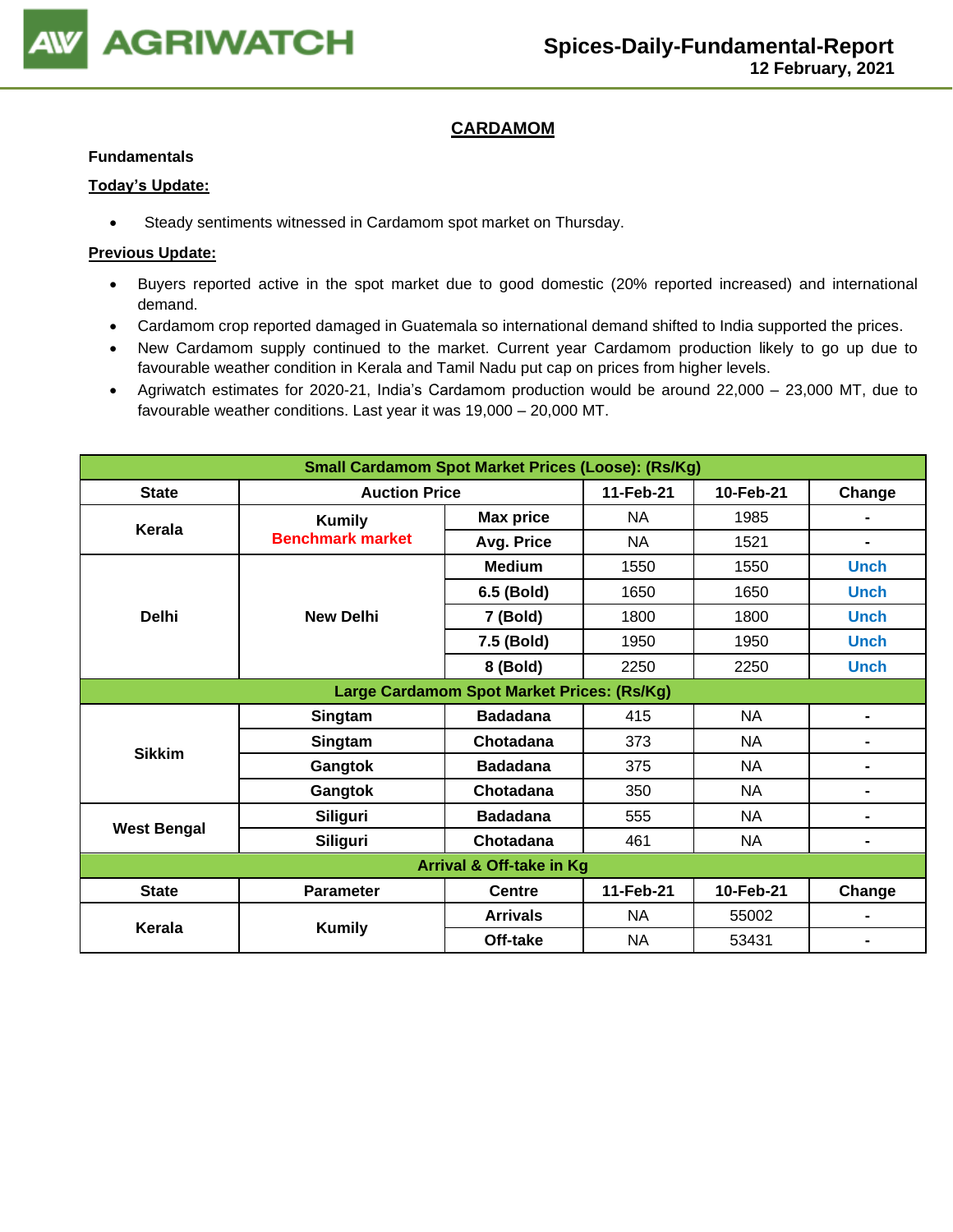## **MCX-FUTURES MARKET**

| <b>Cardamom</b> |                          |                          |       |       |              |                          |                    |       |           |
|-----------------|--------------------------|--------------------------|-------|-------|--------------|--------------------------|--------------------|-------|-----------|
| <b>Contract</b> | $+/-$ \$                 | Open                     | High  | Low   | <b>Close</b> | <b>Volume</b>            | <b>Vol. Change</b> | Οl    | OI Change |
| <b>Feb-21</b>   | $- -$                    | $- -$                    | $- -$ | $- -$ | $- -$        | $\overline{\phantom{a}}$ | $- -$              | $- -$ | $- -$     |
| <b>Mar-21</b>   | $- -$                    | $- -$                    | $- -$ | $- -$ | $- -$        | $- -$                    | $- -$              | $- -$ | $- -$     |
| Apr-21          | $\overline{\phantom{a}}$ | $\overline{\phantom{a}}$ | $- -$ | $- -$ | $- -$        | $- -$                    | $- -$              | $- -$ | $- -$     |

| <b>Spread</b> | <b>Feb-21</b>                                  | <b>Mar-21</b>            | April-21                 |
|---------------|------------------------------------------------|--------------------------|--------------------------|
| <b>Basis</b>  | $\overline{\phantom{a}}$                       | $- -$                    | $- -$                    |
| <b>Feb-21</b> | $\hspace{0.1mm}-\hspace{0.1mm}-\hspace{0.1mm}$ | $\overline{\phantom{a}}$ | $\overline{\phantom{a}}$ |
| <b>Mar-21</b> | $\overline{\phantom{a}}$                       | $- -$                    | $\overline{\phantom{a}}$ |

NB: Spread was done by taking Spot prices of Average quality prices. Basis = Spot prices– Near month futures.

## **MCX- STOCK POSITION**

| <b>Stocks</b> | <b>Demat</b>             | <b>In-Process</b>        | Total                    |  |
|---------------|--------------------------|--------------------------|--------------------------|--|
|               | 10.02.2021               | 10.02.2021               | 10.02.2021               |  |
| Vandanmedu    | $\overline{\phantom{0}}$ | $\overline{\phantom{0}}$ | $\overline{\phantom{0}}$ |  |
| T.N.(Bodi)    | $-$                      | $-$                      | $-$                      |  |
| -----         |                          |                          |                          |  |

(**Quantity in MT)**

## **MCX Cardamom EED Wise Stock Position Qty in MT on 01st Feb, 2021**

| EED            | Vandanmedu | <b>The State of Street</b><br>(Bodi) | <b>Total</b> |
|----------------|------------|--------------------------------------|--------------|
| $- -$          | $- -$      | $- -$                                | $- -$        |
| $\blacksquare$ | $- -$      | $- -$                                | $- -$        |
|                |            |                                      |              |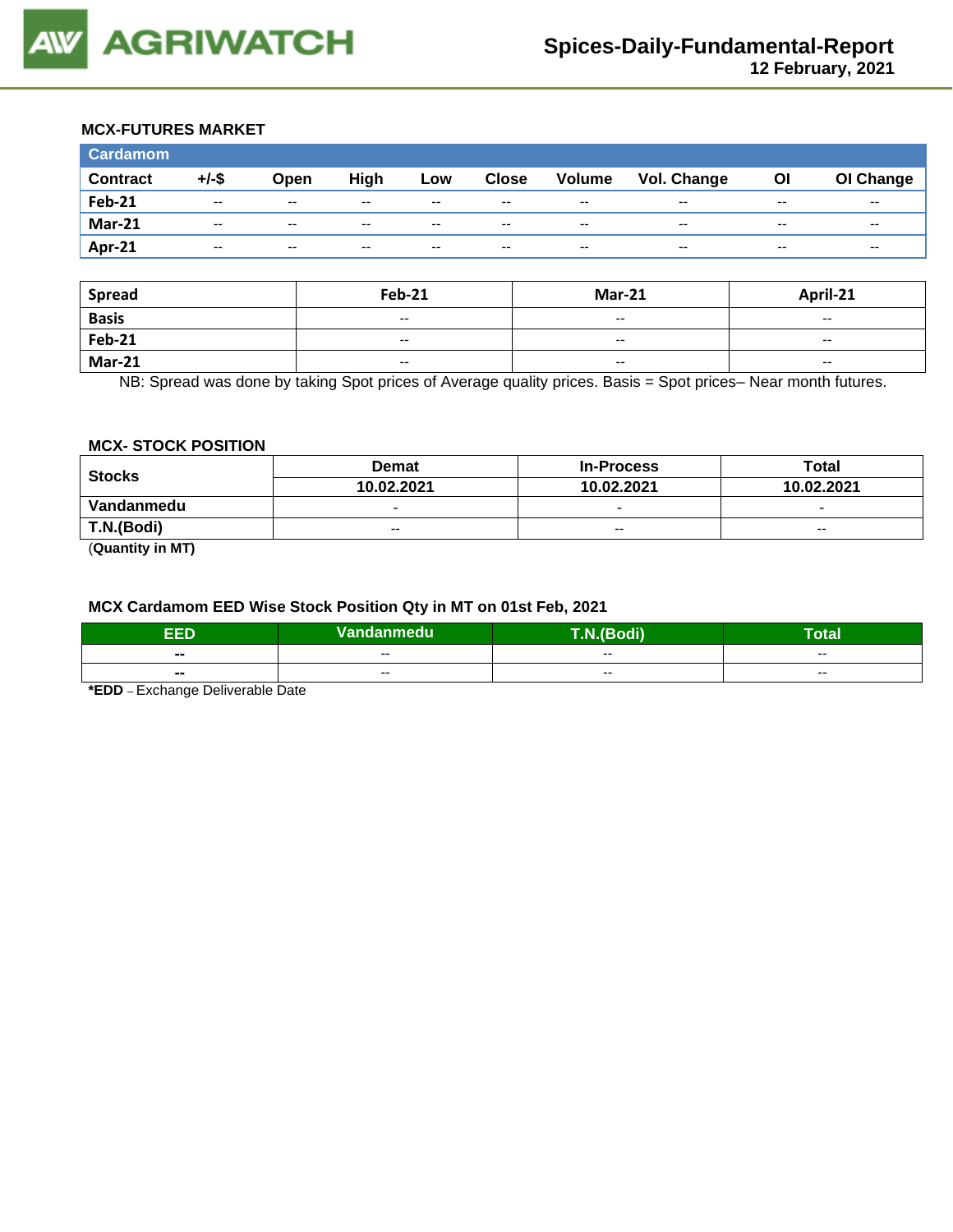

# **CORIANDER SEED**

# **Fundamentals:**

# **Today's Update:**

• Steady sentiment witnessed in Coriander spot market on Thursday.

- *As per Agriwatch first production estimate, Coriander production for 2021-22 (marketing year) is estimated at 342,435 MT (85 lakh bags) compared to last year's 352,316 MT (88 lakh bags, 1 bag = 40 kg).*
- Coriander sowing finished in Rajasthan, Madhya Pradesh and Gujarat growing regions. As per trade information, area may go down in MP and Rajasthan, however in Gujarat sowing area reported higher.
- We expect 2021-22 marketing year likely to be good for Coriander.
- Buyers are likely to be active at the current level or may wait for some correction, to go for active buying as ending stocks slowly come down.
- As per Agriwatch final production estimate, Coriander production for 2020-21 (marketing period) is estimated at  $352,316$  MT (88 lakh bags) compared to previous year's 268,957 MT (67 lakh bags, 1 bag = 40 kg).
- *Though carryover stocks reported higher current year but ending stocks (AW estimate) for 2019-20 will be less compared to last three years likely to support Coriander prices in new season from lower levels.*

| <b>Coriander Spot Market Prices (Loose): (Rs/Qtl)</b> |                               |               |                        |           |                |  |  |
|-------------------------------------------------------|-------------------------------|---------------|------------------------|-----------|----------------|--|--|
| <b>State</b>                                          | <b>Centre</b>                 | Grade (New)   | 11-Feb-21<br>10-Feb-21 |           |                |  |  |
|                                                       | Kota                          | Eagle         | 5600                   | 5600      | <b>Unch</b>    |  |  |
|                                                       | <b>Benchmark</b>              | Eagle(Split)  | 6000                   | 6000      | <b>Unch</b>    |  |  |
|                                                       | market                        | Badami        | 5400                   | 5400      | <b>Unch</b>    |  |  |
|                                                       |                               | Badami(Split) | 5800                   | 5800      | <b>Unch</b>    |  |  |
|                                                       |                               | Eagle         | 5500                   | 5500      | <b>Unch</b>    |  |  |
|                                                       |                               | Eagle(Split)  | 5500                   | 5500      | <b>Unch</b>    |  |  |
|                                                       | Ramganj                       | Badami        | 5300                   | 5300      | <b>Unch</b>    |  |  |
|                                                       |                               | Badami(Split) | 5300                   | 5300      | <b>Unch</b>    |  |  |
| Rajasthan                                             |                               | Scooter       | 6800                   | 6800      | <b>Unch</b>    |  |  |
|                                                       | <b>Baran</b>                  | Eagle         | 5300                   | 5300      | <b>Unch</b>    |  |  |
|                                                       |                               | Badami        | 5000                   | 5000      |                |  |  |
|                                                       | <b>Bhawani</b>                | Eagle         | Closed                 | 5650      |                |  |  |
|                                                       |                               | Badami        | Closed                 |           | $\blacksquare$ |  |  |
|                                                       |                               | Scooter       | Closed                 | 5750      |                |  |  |
|                                                       |                               | Double Paroot | Closed                 | <b>NA</b> | $\blacksquare$ |  |  |
|                                                       |                               | Badami        | Closed                 | 5400      | $\blacksquare$ |  |  |
|                                                       | Guna                          | Eagle         | Closed                 |           | $\blacksquare$ |  |  |
| <b>Madhya Pradesh</b>                                 |                               | Scooter       | Closed                 | 6500      | $\blacksquare$ |  |  |
|                                                       |                               | Badami        | Closed                 | 5300      |                |  |  |
|                                                       | <b>Neemuch</b>                | Eagle         | Closed                 | 5500      | $\blacksquare$ |  |  |
|                                                       |                               | Scooter       | Closed                 | <b>NA</b> | $\blacksquare$ |  |  |
| Gujarat                                               | <b>Gondal</b>                 | Badami        | 5250                   | 5250      | <b>Unch</b>    |  |  |
|                                                       |                               | Eagle         | 5500                   | 5500      | <b>Unch</b>    |  |  |
|                                                       |                               | Eagle (Dal)   | <b>NR</b>              | <b>NR</b> |                |  |  |
| <b>Delhi</b>                                          | <b>Khari Baoli</b><br>(Delhi) | Eagle         | <b>NR</b>              | <b>NR</b> | $\blacksquare$ |  |  |
|                                                       |                               | Scooter       | <b>NR</b>              | <b>NR</b> | $\blacksquare$ |  |  |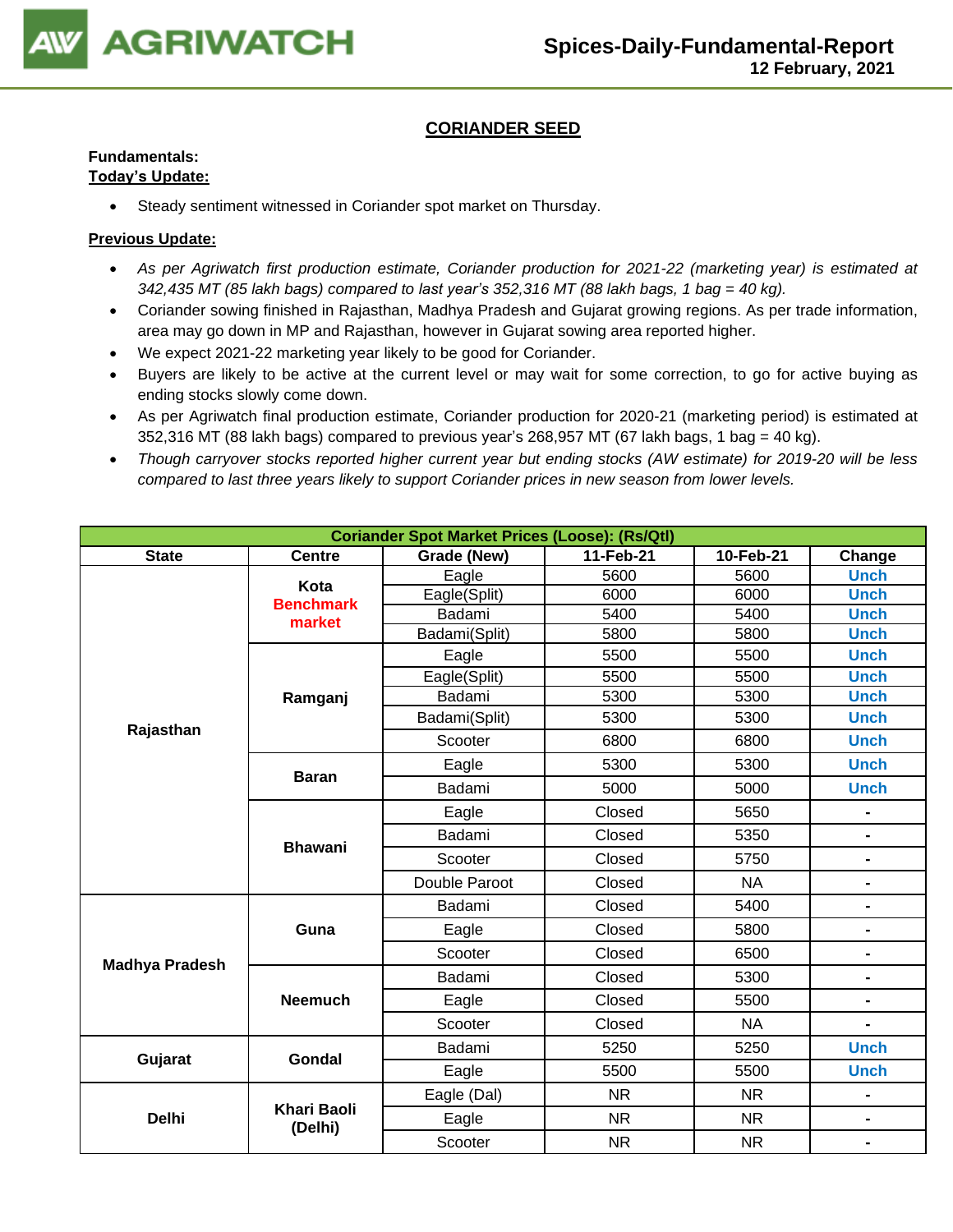

 **12 February, 2021**

| Arrival & Off-take in bags (1 bag = 40 kg) |                |               |           |           |             |  |  |
|--------------------------------------------|----------------|---------------|-----------|-----------|-------------|--|--|
| <b>State</b>                               |                | <b>Centre</b> | 11-Feb-21 | 10-Feb-21 | Change      |  |  |
|                                            | Kota           | Arrival       | 1500      | 1500      | <b>Unch</b> |  |  |
|                                            |                | Offtake       | 1500      | 1500      | <b>Unch</b> |  |  |
|                                            | Ramganj        | Arrival       | 2500      | 2500      | <b>Unch</b> |  |  |
| Rajasthan                                  |                | Offtake       | 2500      | 2500      | <b>Unch</b> |  |  |
|                                            |                | Arrival       | 2000      | 2000      | <b>Unch</b> |  |  |
|                                            | <b>Baran</b>   | Offtake       | 2000      | 2000      | <b>Unch</b> |  |  |
|                                            | <b>Bhawani</b> | Arrival       | Closed    | 700       |             |  |  |
|                                            |                | Offtake       | Closed    | 700       |             |  |  |
|                                            | Guna           | Arrival       | Closed    | 1500      |             |  |  |
| <b>Madhya Pradesh</b>                      |                | Offtake       | Closed    | 1500      |             |  |  |
|                                            | <b>Neemuch</b> | Arrival       | Closed    | 1100      |             |  |  |
|                                            |                | Offtake       | Closed    | 1100      | -           |  |  |

## **NCDEX-FUTURES MARKET**

| <b>Coriander</b> |       |      |      |      |              |               |             |       |           |
|------------------|-------|------|------|------|--------------|---------------|-------------|-------|-----------|
| <b>Contract</b>  | +/-\$ | Open | High | Low  | <b>Close</b> | <b>Volume</b> | Vol. Change | ΟI    | OI Change |
| Apr-21           | -60   | 6540 | 6540 | 6420 | 6490         | 280           | -645        | 2,390 | $-25$     |
| $May-21$         |       | 6550 | 6550 | 6550 | 6550         |               |             | 70    |           |
| <b>Jun-21</b>    | 0.00  | 6550 | 6550 | 6550 | 6550         |               |             |       |           |

| <b>Spread</b> | Apr-21 | $Mav-21$ | <b>Jun-21</b> |
|---------------|--------|----------|---------------|
| <b>Basis</b>  | $-890$ |          |               |
| Apr-21        |        | 60       |               |
| <b>May-21</b> |        |          |               |

NB: Spread was done by taking Spot prices of Average quality prices at Kota. Basis = Spot prices– Near month futures

## **NCDEX- STOCK POSITION**

| <b>Stocks</b> | <b>Demat</b> | <b>In-Process</b> | Total      |
|---------------|--------------|-------------------|------------|
|               | 10.02.2021   | 10.02.2021        | 10.02.2021 |
| <b>Baran</b>  |              |                   | $\sim$     |
| Gondal        |              | -                 | -          |
| Kota          | 613          | -                 | 613        |
| Ramganj       |              |                   |            |

(**Quantity in MT)**

# **NCDEX Coriander EED Wise Stock Position Qty in MT on 01st Feb, 2021**

| <b>EED</b>   | <b>Kota</b> | Ramganj Mandi | $T_{\alpha}$ ta |
|--------------|-------------|---------------|-----------------|
| 10-Feb-21    | 753         | 10            | 763             |
| <b>Total</b> | 753         | 10            | 763             |